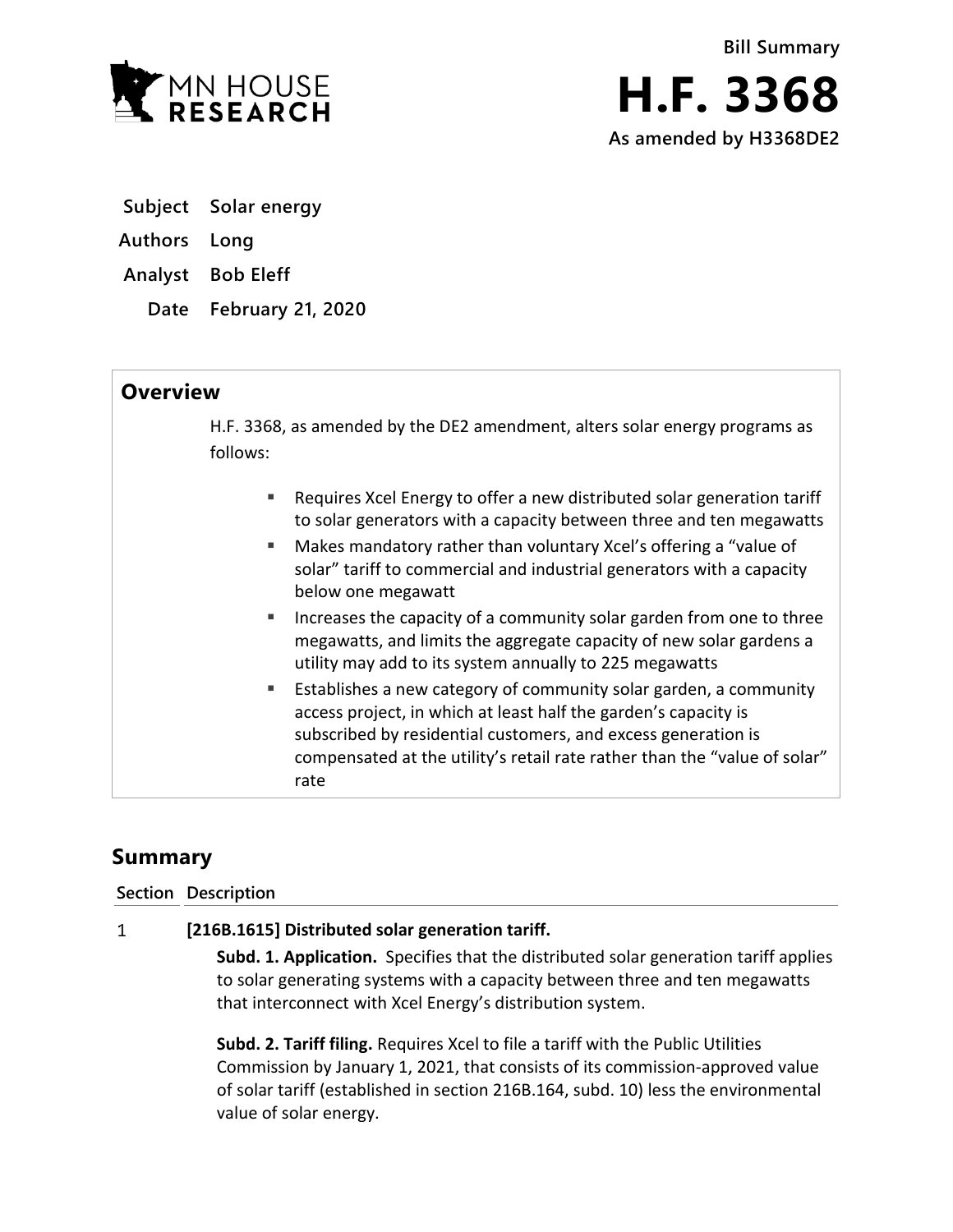### **Section Description**

**Subd. 3. Commission review; approval.** Specifies the conditions the tariff must meet in order to be approved by the commission.

**Subd. 4. Tariff updates.** Requires the tariff rate to be recalculated annually.

**Subd. 5. Renewable energy credits.** Specifies that renewable energy credits generated by facilities under the tariff are owned by the generator.

#### $\overline{2}$ **[216B.164] Cogeneration and small power production.**

**Subd. 10. Alternative tariff; compensation for resource value.** Specifies that a public utility may apply to the commission for approval of a "value of solar" tariff for residential customers, and must do so for commercial and industrial customers. Specifies that renewable energy credits generated by residential customers or solar gardens are retained by the electric utility, while those generated by commercial and industrial customers belong to the customer.

#### 3 **[216B.1641] Community solar garden.**

### **Subd. 1. Definitions.**

**Subd. 2. Solar garden; project requirements.** Requires Xcel to file by September 30, 2020, for commission approval a plan that limits the capacity of new solar gardens at 225 megawatts annually, beginning in 2021.

Increases the maximum capacity of a solar garden from one to three megawatts.

Provides an exception to the requirement that solar garden subscribers be located in the same county in which the solar garden is located, or a contiguous county, for gardens: 1) with a minimum setback of 100 feet from the closest residential property; and 2) that reserve at least 10 percent of the garden's capacity for residential subscribers.

Provides that, except as provided under subdivision 5, the rate at which a utility purchases excess electricity generated by a solar garden is the three-year rolling average rate calculated under the "value of service" tariff, rather than the most recent year's rate.

**Subd. 3. Solar garden plan; requirements; nonutility status.** Adds several consumer protection provisions to a utility's solar garden plan that must receive commission approval.

**Subd. 4. Community access project; eligibility.** Allows a utility to designate a solar garden as a community access project (CAP) if it commits to: 1) have 50 percent of its capacity owned by residential subscribers; 2) not discriminate among potential subscribers based on income or credit score; and 3) convene at